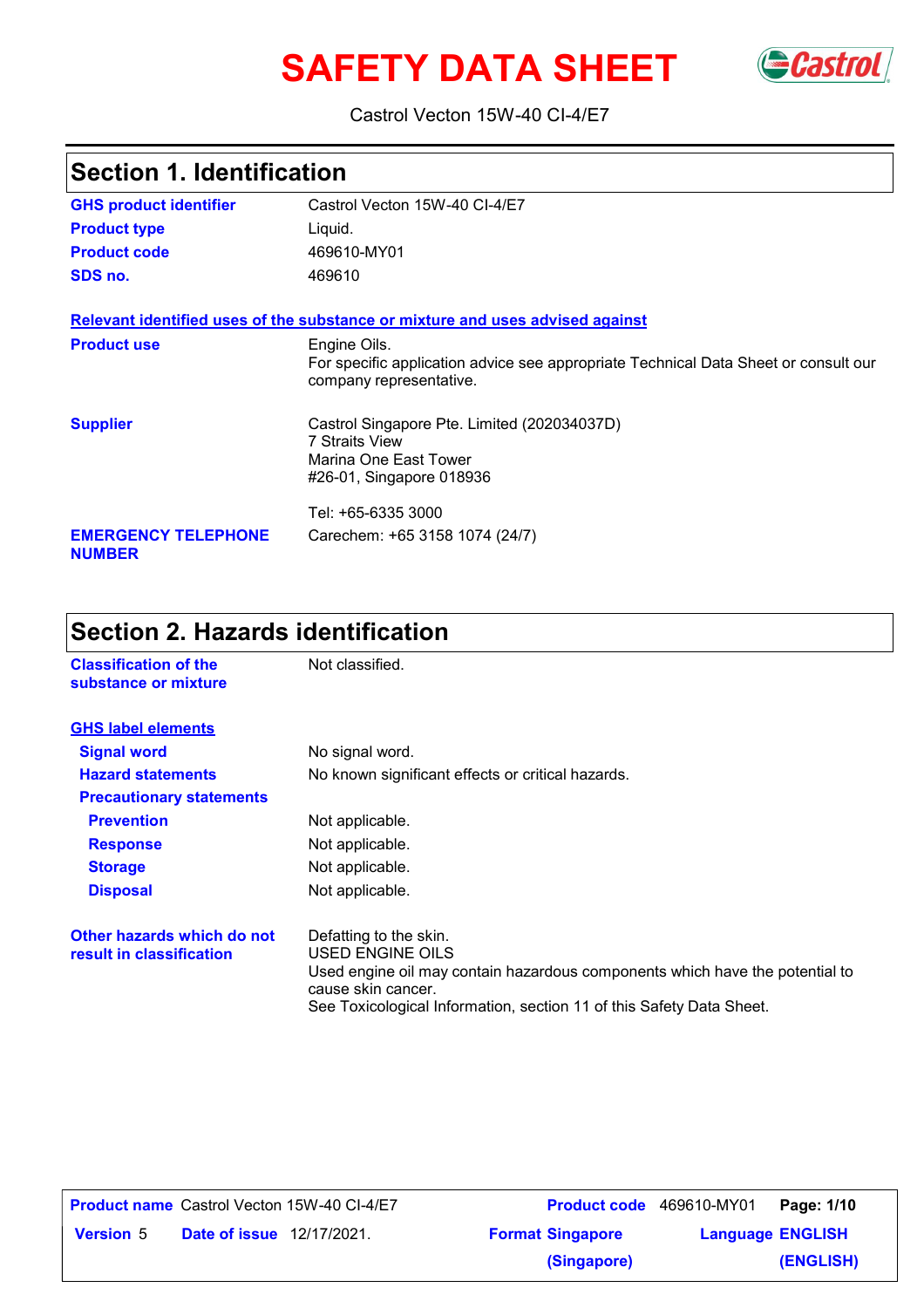### **Section 3. Composition/information on ingredients**

**Substance/mixture**

Mixture

Highly refined base oil (IP 346 DMSO extract < 3%). Proprietary performance additives.

| <b>Ingredient name</b>                                        | $\frac{9}{6}$ | <b>CAS number</b> |
|---------------------------------------------------------------|---------------|-------------------|
| <b>Distillates (petroleum), hydrotreated heavy paraffinic</b> | l≥75 - ≤90    | 64742-54-7        |
| Distillates (petroleum), hydrotreated light paraffinic        | l≤5           | 64742-55-8        |
| Distillates (petroleum), solvent-dewaxed heavy paraffinic     | ا≤3           | 64742-65-0        |
| Distillates (petroleum), solvent-dewaxed heavy paraffinic     | ا≥ ا          | 64742-65-0        |
| phenol, (tetrapropenyl) derivatives                           | ≤0.1          | 74499-35-7        |

**There are no additional ingredients present which, within the current knowledge of the supplier and in the concentrations applicable, are classified as hazardous to health or the environment and hence require reporting in this section.**

**Occupational exposure limits, if available, are listed in Section 8.**

### **Section 4. First aid measures**

#### **Description of necessary first aid measures**

| Eye contact         | In case of contact, immediately flush eyes with plenty of water for at least 15<br>minutes. Eyelids should be held away from the eyeball to ensure thorough rinsing.<br>Check for and remove any contact lenses. Get medical attention.             |
|---------------------|-----------------------------------------------------------------------------------------------------------------------------------------------------------------------------------------------------------------------------------------------------|
| <b>Inhalation</b>   | In case of inhalation of decomposition products in a fire, symptoms may be delayed.<br>If inhaled, remove to fresh air. The exposed person may need to be kept under<br>medical surveillance for 48 hours. Get medical attention if symptoms occur. |
| <b>Skin contact</b> | Wash skin thoroughly with soap and water or use recognised skin cleanser.<br>Remove contaminated clothing and shoes. Wash clothing before reuse. Clean<br>shoes thoroughly before reuse. Get medical attention if symptoms occur.                   |
| <b>Ingestion</b>    | Do not induce vomiting unless directed to do so by medical personnel. Get medical<br>attention if symptoms occur.                                                                                                                                   |

#### **Most important symptoms/effects, acute and delayed**

**See Section 11 for more detailed information on health effects and symptoms.**

#### **Indication of immediate medical attention and special treatment needed, if necessary**

| <b>Notes to physician</b>         | In case of inhalation of decomposition products in a fire, symptoms may be delayed.<br>The exposed person may need to be kept under medical surveillance for 48 hours.<br>Treatment should in general be symptomatic and directed to relieving any effects. |
|-----------------------------------|-------------------------------------------------------------------------------------------------------------------------------------------------------------------------------------------------------------------------------------------------------------|
| <b>Specific treatments</b>        | No specific treatment.                                                                                                                                                                                                                                      |
| <b>Protection of first-aiders</b> | No action shall be taken involving any personal risk or without suitable training.                                                                                                                                                                          |

### **Section 5. Firefighting measures**

| <b>Extinguishing media</b>                           |                                                                                                                                                                  |                                 |                         |                  |
|------------------------------------------------------|------------------------------------------------------------------------------------------------------------------------------------------------------------------|---------------------------------|-------------------------|------------------|
| <b>Suitable extinguishing</b><br>media               | In case of fire, use foam, dry chemical or carbon dioxide extinguisher or spray.                                                                                 |                                 |                         |                  |
| Unsuitable extinguishing<br>media                    | Do not use water jet.                                                                                                                                            |                                 |                         |                  |
| <b>Specific hazards arising</b><br>from the chemical | In a fire or if heated, a pressure increase will occur and the container may burst.                                                                              |                                 |                         |                  |
| <b>Hazardous thermal</b><br>decomposition products   | Combustion products may include the following:<br>carbon oxides (CO, CO <sub>2</sub> ) (carbon monoxide, carbon dioxide)<br>nitrogen oxides ( $NO$ , $NO2$ etc.) |                                 |                         |                  |
| <b>Product name</b> Castrol Vecton 15W-40 CI-4/E7    |                                                                                                                                                                  | <b>Product code</b> 469610-MY01 |                         | Page: 2/10       |
| <b>Version 5</b><br><b>Date of issue</b> 12/17/2021. |                                                                                                                                                                  | <b>Format Singapore</b>         | <b>Language ENGLISH</b> |                  |
|                                                      |                                                                                                                                                                  | (Singapore)                     |                         | <b>(ENGLISH)</b> |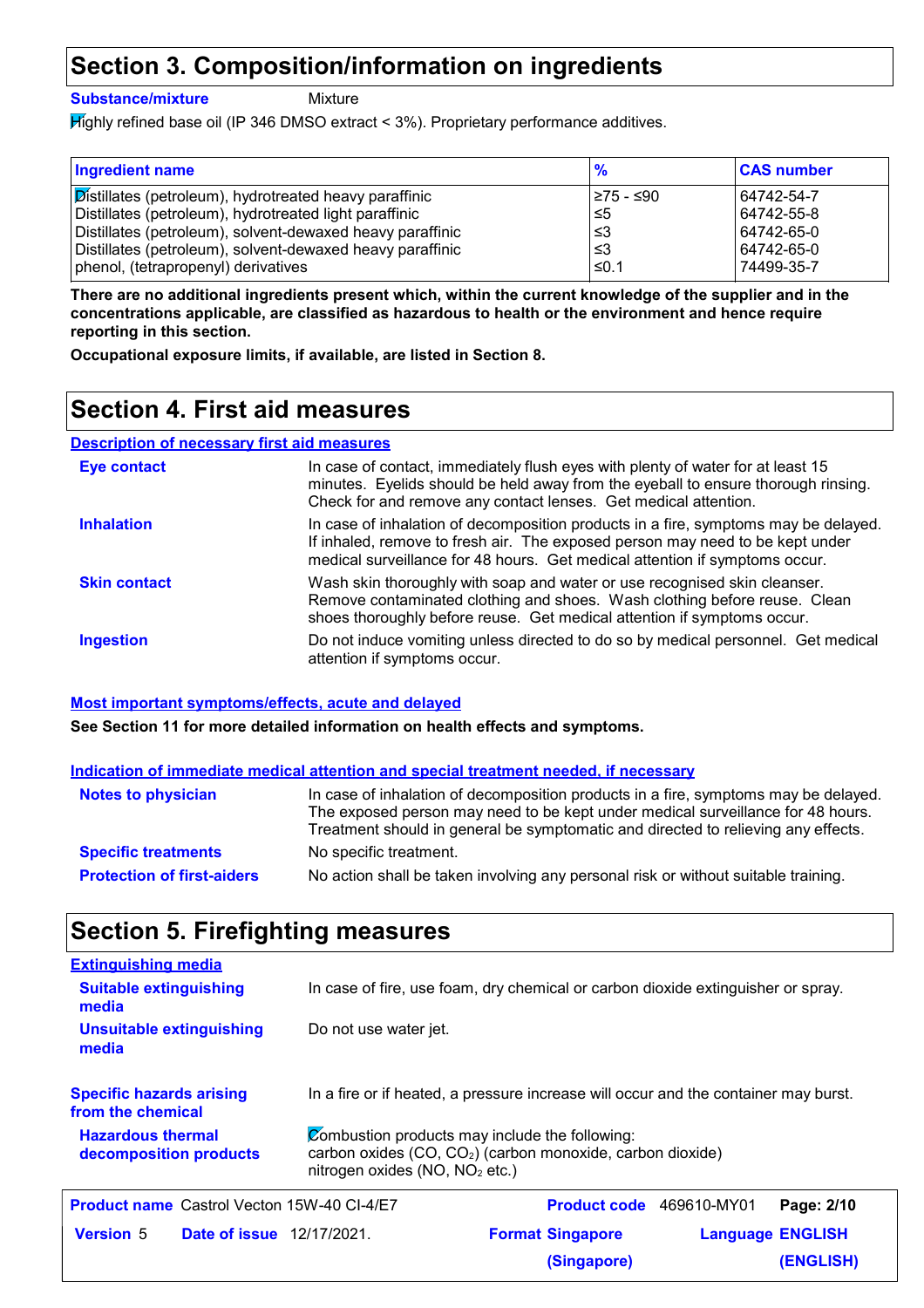# **Section 5. Firefighting measures**

| <b>Special protective actions</b><br>for fire-fighters | Promptly isolate the scene by removing all persons from the vicinity of the incident if<br>there is a fire. No action shall be taken involving any personal risk or without<br>suitable training. |
|--------------------------------------------------------|---------------------------------------------------------------------------------------------------------------------------------------------------------------------------------------------------|
| <b>Special protective</b>                              | Fire-fighters should wear positive pressure self-contained breathing apparatus                                                                                                                    |
| equipment for fire-fighters                            | (SCBA) and full turnout gear.                                                                                                                                                                     |

## **Section 6. Accidental release measures**

|                                                      | Personal precautions, protective equipment and emergency procedures                                                                                                                                                                                                                                                                                                                                |
|------------------------------------------------------|----------------------------------------------------------------------------------------------------------------------------------------------------------------------------------------------------------------------------------------------------------------------------------------------------------------------------------------------------------------------------------------------------|
| For non-emergency<br>personnel                       | No action shall be taken involving any personal risk or without suitable training.<br>Evacuate surrounding areas. Keep unnecessary and unprotected personnel from<br>entering. Do not touch or walk through spilt material. Put on appropriate personal<br>protective equipment. Floors may be slippery; use care to avoid falling.                                                                |
| For emergency responders                             | If specialised clothing is required to deal with the spillage, take note of any<br>information in Section 8 on suitable and unsuitable materials. See also the<br>information in "For non-emergency personnel".                                                                                                                                                                                    |
| <b>Environmental precautions</b>                     | Avoid dispersal of spilt material and runoff and contact with soil, waterways, drains<br>and sewers. Inform the relevant authorities if the product has caused environmental<br>pollution (sewers, waterways, soil or air).                                                                                                                                                                        |
| Methods and material for containment and cleaning up |                                                                                                                                                                                                                                                                                                                                                                                                    |
| <b>Small spill</b>                                   | Stop leak if without risk. Move containers from spill area. Absorb with an inert<br>material and place in an appropriate waste disposal container. Dispose of via a<br>licensed waste disposal contractor.                                                                                                                                                                                         |
| <b>Large spill</b>                                   | Stop leak if without risk. Move containers from spill area. Prevent entry into sewers,<br>water courses, basements or confined areas. Contain and collect spillage with non-<br>combustible, absorbent material e.g. sand, earth, vermiculite or diatomaceous earth<br>and place in container for disposal according to local regulations. Dispose of via a<br>licensed waste disposal contractor. |

# **Section 7. Handling and storage**

| <b>Precautions for safe handling</b>                                      |                                                                                                                                                                                                                                                                                                                                                                                                                                                                                                                                                                                                |
|---------------------------------------------------------------------------|------------------------------------------------------------------------------------------------------------------------------------------------------------------------------------------------------------------------------------------------------------------------------------------------------------------------------------------------------------------------------------------------------------------------------------------------------------------------------------------------------------------------------------------------------------------------------------------------|
| <b>Protective measures</b>                                                | Put on appropriate personal protective equipment (see Section 8).                                                                                                                                                                                                                                                                                                                                                                                                                                                                                                                              |
| <b>Advice on general</b><br>occupational hygiene                          | Eating, drinking and smoking should be prohibited in areas where this material is<br>handled, stored and processed. Wash thoroughly after handling. Remove<br>contaminated clothing and protective equipment before entering eating areas. See<br>also Section 8 for additional information on hygiene measures.                                                                                                                                                                                                                                                                               |
| <b>Conditions for safe storage,</b><br>including any<br>incompatibilities | Store in accordance with local regulations. Store in original container protected<br>from direct sunlight in a dry, cool and well-ventilated area, away from incompatible<br>materials (see Section 10) and food and drink. Keep container tightly closed and<br>sealed until ready for use. Store and use only in equipment/containers designed for<br>use with this product. Containers that have been opened must be carefully resealed<br>and kept upright to prevent leakage. Do not store in unlabelled containers. Use<br>appropriate containment to avoid environmental contamination. |
| <b>Not suitable</b>                                                       | Prolonged exposure to elevated temperature                                                                                                                                                                                                                                                                                                                                                                                                                                                                                                                                                     |

| <b>Product name</b> Castrol Vecton 15W-40 CI-4/E7    |                         | <b>Product code</b> 469610-MY01 | Page: 3/10 |
|------------------------------------------------------|-------------------------|---------------------------------|------------|
| <b>Date of issue</b> 12/17/2021.<br><b>Version 5</b> | <b>Format Singapore</b> | <b>Language ENGLISH</b>         |            |
|                                                      | (Singapore)             |                                 | (ENGLISH)  |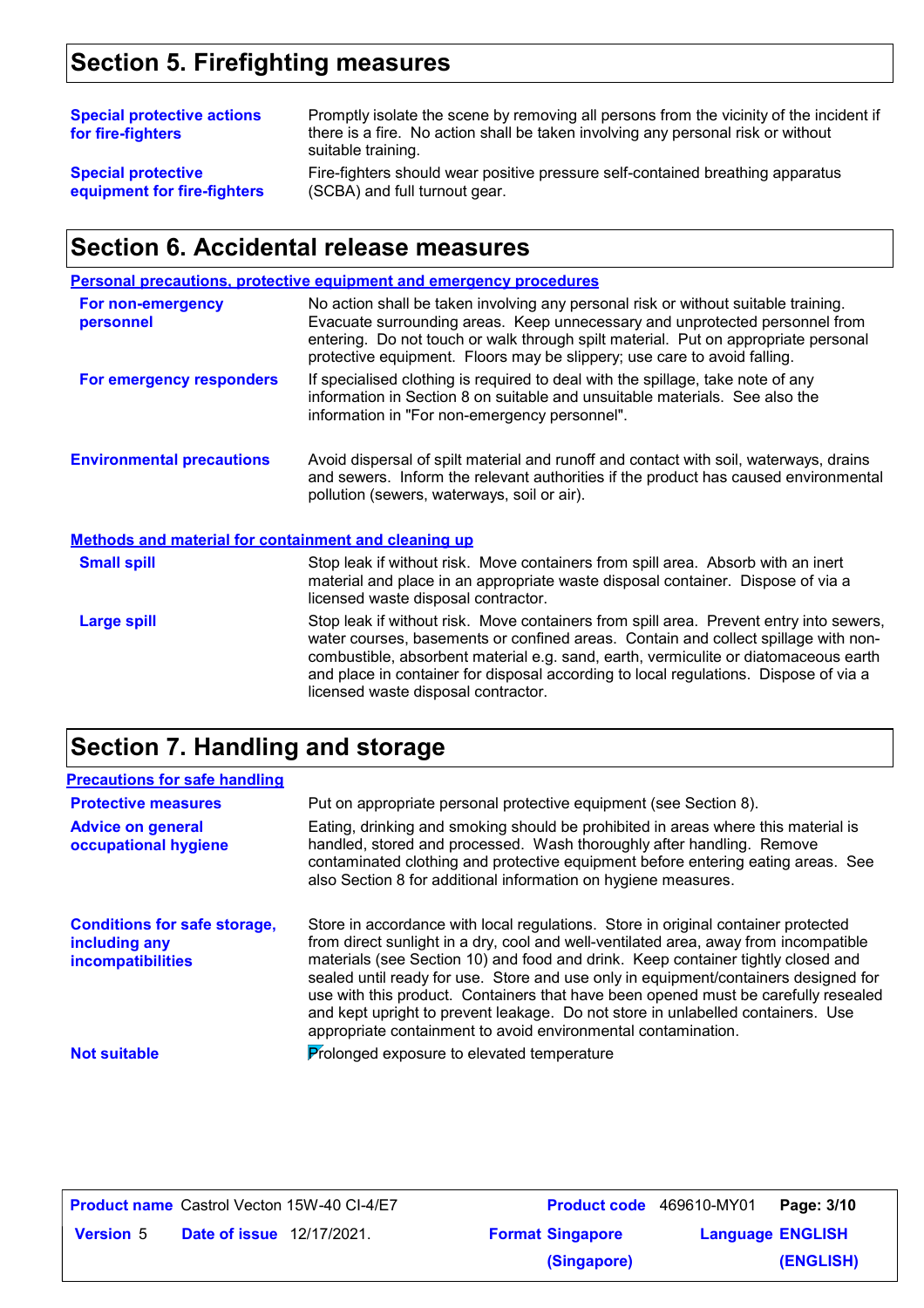### **Section 8. Exposure controls/personal protection**

#### **Recommended monitoring procedures** If this product contains ingredients with exposure limits, personal, workplace atmosphere or biological monitoring may be required to determine the effectiveness of the ventilation or other control measures and/or the necessity to use respiratory protective equipment. Reference should be made to appropriate monitoring standards. Reference to national guidance documents for methods for the determination of hazardous substances will also be required. **Eye/face protection** Safety glasses with side shields. **Environmental exposure controls** Emissions from ventilation or work process equipment should be checked to ensure they comply with the requirements of environmental protection legislation. In some cases, fume scrubbers, filters or engineering modifications to the process equipment will be necessary to reduce emissions to acceptable levels. **Appropriate engineering controls** Provide exhaust ventilation or other engineering controls to keep the relevant airborne concentrations below their respective occupational exposure limits. All activities involving chemicals should be assessed for their risks to health, to ensure exposures are adequately controlled. Personal protective equipment should only be considered after other forms of control measures (e.g. engineering controls) have been suitably evaluated. Personal protective equipment should conform to appropriate standards, be suitable for use, be kept in good condition and properly maintained. Your supplier of personal protective equipment should be consulted for advice on selection and appropriate standards. For further information contact your national organisation for standards. The final choice of protective equipment will depend upon a risk assessment. It is important to ensure that all items of personal protective equipment are compatible. Wash hands, forearms and face thoroughly after handling chemical products, before eating, smoking and using the lavatory and at the end of the working period. Appropriate techniques should be used to remove potentially contaminated clothing. Wash contaminated clothing before reusing. Ensure that eyewash stations and safety showers are close to the workstation location. **Hygiene measures Control parameters Individual protection measures Occupational exposure limits** Distillates (petroleum), hydrotreated heavy paraffinic **Workplace Safety and Health Act (Singapore).** PEL (long term): 5 mg/m<sup>3</sup> 8 hours. Issued/Revised: 1/1997 Form: Mist PEL (short term): 10 mg/m<sup>3</sup> 15 minutes. Issued/Revised: 1/1997 Form: Mist Distillates (petroleum), hydrotreated light paraffinic **Workplace Safety and Health Act (Singapore).** PEL (long term): 5 mg/m<sup>3</sup> 8 hours. Issued/Revised: 1/1997 Form: Mist PEL (short term): 10 mg/m<sup>3</sup> 15 minutes. Issued/Revised: 1/1997 Form: Mist Distillates (petroleum), solvent-dewaxed heavy paraffinic **Workplace Safety and Health Act (Singapore).** PEL (long term): 5 mg/m<sup>3</sup> 8 hours. Issued/Revised: 1/1997 Form: Mist PEL (short term): 10 mg/m<sup>3</sup> 15 minutes. Issued/Revised: 1/1997 Form: Mist Distillates (petroleum), solvent-dewaxed heavy paraffinic **Workplace Safety and Health Act (Singapore).** PEL (long term): 5 mg/m<sup>3</sup> 8 hours. Issued/Revised: 1/1997 Form: Mist PEL (short term): 10 mg/m<sup>3</sup> 15 minutes. Issued/Revised: 1/1997 Form: Mist **Ingredient name Exposure limits** 469610-MY01

|                  |                                  | <b>Product name</b> Castrol Vecton 15W-40 CI-4/E7 | Product code 469610-MY01 |                         | Page: 4/10 |
|------------------|----------------------------------|---------------------------------------------------|--------------------------|-------------------------|------------|
| <b>Version 5</b> | <b>Date of issue</b> 12/17/2021. |                                                   | <b>Format Singapore</b>  | <b>Language ENGLISH</b> |            |
|                  |                                  |                                                   | (Singapore)              |                         | (ENGLISH)  |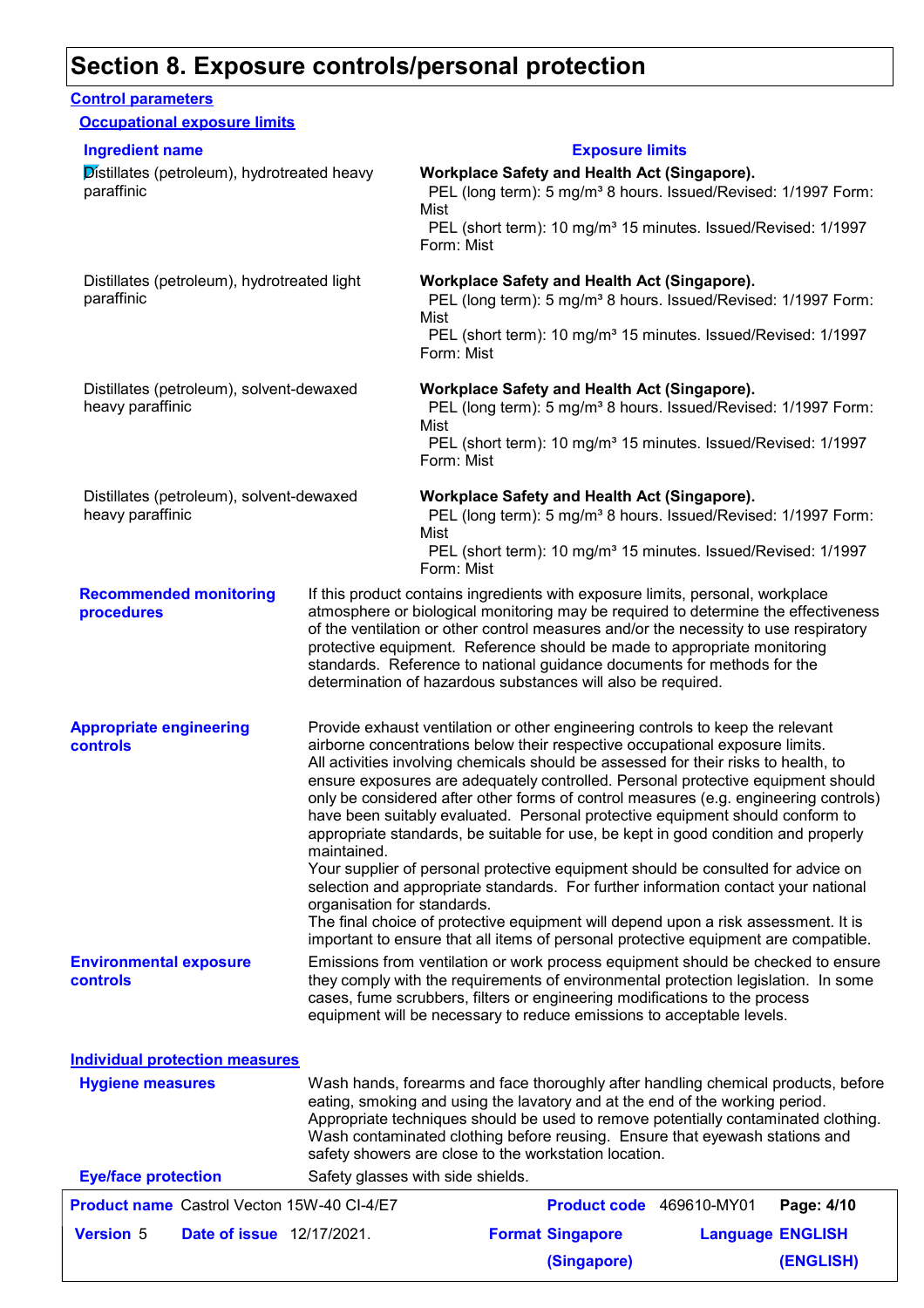# **Section 8. Exposure controls/personal protection**

| <b>Skin protection</b>        |                                                                                                                                                                                                                                                                                                                                                                                                                                                                                                                                                                                                                                                                                                                                                                                                 |
|-------------------------------|-------------------------------------------------------------------------------------------------------------------------------------------------------------------------------------------------------------------------------------------------------------------------------------------------------------------------------------------------------------------------------------------------------------------------------------------------------------------------------------------------------------------------------------------------------------------------------------------------------------------------------------------------------------------------------------------------------------------------------------------------------------------------------------------------|
| <b>Hand protection</b>        | Wear protective gloves if prolonged or repeated contact is likely. Wear chemical<br>resistant gloves. Recommended: Nitrile gloves. The correct choice of protective<br>gloves depends upon the chemicals being handled, the conditions of work and use,<br>and the condition of the gloves (even the best chemically resistant glove will break<br>down after repeated chemical exposures). Most gloves provide only a short time of<br>protection before they must be discarded and replaced. Because specific work<br>environments and material handling practices vary, safety procedures should be<br>developed for each intended application. Gloves should therefore be chosen in<br>consultation with the supplier/manufacturer and with a full assessment of the<br>working conditions. |
| <b>Skin protection</b>        | Use of protective clothing is good industrial practice.<br>Personal protective equipment for the body should be selected based on the task<br>being performed and the risks involved and should be approved by a specialist<br>before handling this product.<br>Cotton or polyester/cotton overalls will only provide protection against light<br>superficial contamination that will not soak through to the skin. Overalls should be<br>laundered on a regular basis. When the risk of skin exposure is high (e.g. when<br>cleaning up spillages or if there is a risk of splashing) then chemical resistant aprons<br>and/or impervious chemical suits and boots will be required.                                                                                                           |
| <b>Respiratory protection</b> | In case of insufficient ventilation, wear suitable respiratory equipment.<br>The correct choice of respiratory protection depends upon the chemicals being<br>handled, the conditions of work and use, and the condition of the respiratory<br>equipment. Safety procedures should be developed for each intended application.<br>Respiratory protection equipment should therefore be chosen in consultation with<br>the supplier/manufacturer and with a full assessment of the working conditions.                                                                                                                                                                                                                                                                                           |

# **Section 9. Physical and chemical properties**

The conditions of measurement of all properties are at standard temperature and pressure unless otherwise indicated.

| <b>Appearance</b>                                                 |                                                |                         |     |                          |                         |     |               |
|-------------------------------------------------------------------|------------------------------------------------|-------------------------|-----|--------------------------|-------------------------|-----|---------------|
| <b>Physical state</b>                                             | Liquid.                                        |                         |     |                          |                         |     |               |
| <b>Colour</b>                                                     | Brown. [Light]                                 |                         |     |                          |                         |     |               |
| <b>Odour</b>                                                      | Not available.                                 |                         |     |                          |                         |     |               |
| <b>Odour threshold</b>                                            | Not available.                                 |                         |     |                          |                         |     |               |
| pH                                                                | Not applicable.                                |                         |     |                          |                         |     |               |
| <b>Melting point/freezing point</b>                               | Not available.                                 |                         |     |                          |                         |     |               |
| <b>Boiling point, initial boiling</b><br>point, and boiling range | Not available.                                 |                         |     |                          |                         |     |               |
| <b>Flash point</b>                                                | Closed cup: 210.5°C (410.9°F) [Pensky-Martens] |                         |     |                          |                         |     |               |
| <b>Evaporation rate</b>                                           | Not available.                                 |                         |     |                          |                         |     |               |
| <b>Flammability</b>                                               | Not applicable. Based on - Physical state      |                         |     |                          |                         |     |               |
| Lower and upper explosion<br>limit/flammability limit             | Not available.                                 |                         |     |                          |                         |     |               |
| <b>Vapour pressure</b>                                            |                                                | Vapour Pressure at 20°C |     |                          | Vapour pressure at 50°C |     |               |
|                                                                   | <b>Ingredient name</b>                         | mm Hg                   | kPa | <b>Method</b>            | mm<br>Hg                | kPa | <b>Method</b> |
|                                                                   |                                                |                         |     |                          |                         |     |               |
|                                                                   |                                                |                         |     |                          |                         |     |               |
|                                                                   |                                                |                         |     |                          |                         |     |               |
| <b>Product name</b> Castrol Vecton 15W-40 CI-4/E7                 |                                                |                         |     | Product code 469610-MY01 |                         |     | Page: 5/10    |
| <b>Version 5</b><br><b>Date of issue</b> 12/17/2021.              | <b>Format Singapore</b>                        |                         |     |                          | <b>Language ENGLISH</b> |     |               |
|                                                                   |                                                |                         |     | (Singapore)              |                         |     | (ENGLISH)     |
|                                                                   |                                                |                         |     |                          |                         |     |               |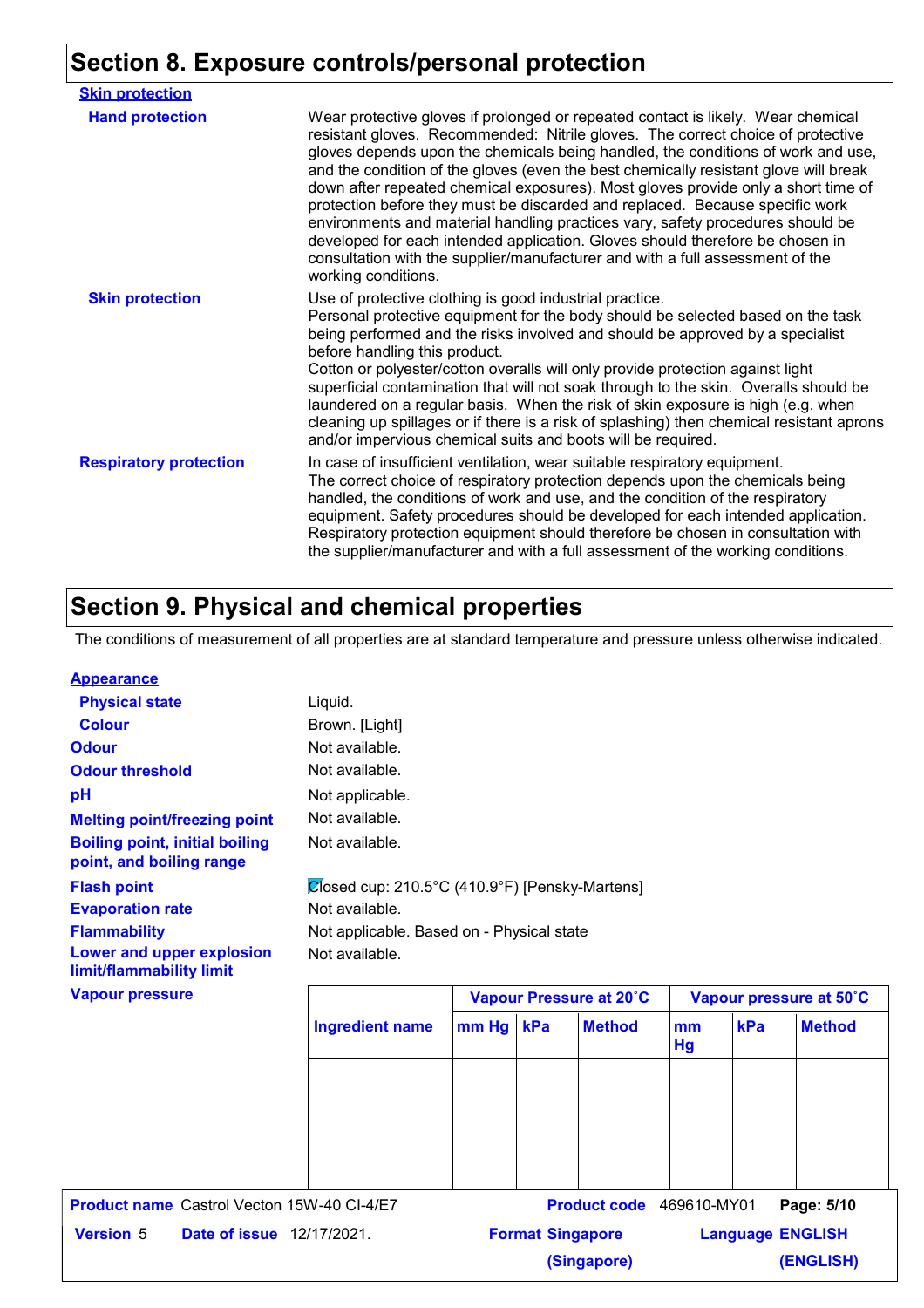| Section 9. Physical and chemical properties       |                                                                                                                                                |        |         |                    |  |
|---------------------------------------------------|------------------------------------------------------------------------------------------------------------------------------------------------|--------|---------|--------------------|--|
|                                                   | Distillates (petroleum),<br>hydrotreated heavy<br>paraffinic                                                                                   | < 0.08 | < 0.011 | <b>ASTM D 5191</b> |  |
|                                                   | Distillates (petroleum),<br>hydrotreated light<br>paraffinic                                                                                   | < 0.08 | < 0.011 | <b>ASTM D 5191</b> |  |
|                                                   | Distillates (petroleum),<br>solvent-dewaxed heavy<br>paraffinic                                                                                | < 0.08 | < 0.011 | <b>ASTM D 5191</b> |  |
|                                                   | Distillates (petroleum),<br>solvent-dewaxed heavy<br>paraffinic                                                                                | < 0.08 | < 0.011 | <b>ASTM D 5191</b> |  |
| <b>Relative vapour density</b>                    | Not available.                                                                                                                                 |        |         |                    |  |
| <b>Relative density</b>                           | Not available.                                                                                                                                 |        |         |                    |  |
| <b>Density</b>                                    | <1000 kg/m <sup>3</sup> (<1 g/cm <sup>3</sup> ) at 15°C                                                                                        |        |         |                    |  |
| <b>Solubility</b>                                 | insoluble in water.                                                                                                                            |        |         |                    |  |
| <b>Partition coefficient: n-</b><br>octanol/water | Mot applicable.                                                                                                                                |        |         |                    |  |
| <b>Auto-ignition temperature</b>                  | Not available.                                                                                                                                 |        |         |                    |  |
| <b>Decomposition temperature</b>                  | Not available.                                                                                                                                 |        |         |                    |  |
| <b>Viscosity</b>                                  | Kinematic: 113.8 mm <sup>2</sup> /s (113.8 cSt) at 40 <sup>°</sup> C<br>Kinematic: 14.2 to 15.2 mm <sup>2</sup> /s (14.2 to 15.2 cSt) at 100°C |        |         |                    |  |
| <b>Particle characteristics</b>                   |                                                                                                                                                |        |         |                    |  |
| <b>Median particle size</b>                       | Mot applicable.                                                                                                                                |        |         |                    |  |

# **Section 10. Stability and reactivity**

| <b>Reactivity</b>                                   | No specific test data available for this product. Refer to Conditions to avoid and<br>Incompatible materials for additional information.                                   |
|-----------------------------------------------------|----------------------------------------------------------------------------------------------------------------------------------------------------------------------------|
| <b>Chemical stability</b>                           | The product is stable.                                                                                                                                                     |
| <b>Possibility of hazardous</b><br><b>reactions</b> | Under normal conditions of storage and use, hazardous reactions will not occur.<br>Under normal conditions of storage and use, hazardous polymerisation will not<br>occur. |
| <b>Conditions to avoid</b>                          | Avoid all possible sources of ignition (spark or flame).                                                                                                                   |
| Incompatible materials                              | Reactive or incompatible with the following materials: oxidising materials.                                                                                                |
| <b>Hazardous decomposition</b><br>products          | Under normal conditions of storage and use, hazardous decomposition products<br>should not be produced.                                                                    |

# **Section 11. Toxicological information**

#### **Information on toxicological effects**

#### **Aspiration hazard**

| <b>Name</b>                                                   | Result                                |
|---------------------------------------------------------------|---------------------------------------|
| <b>Distillates (petroleum), hydrotreated light paraffinic</b> | <b>ASPIRATION HAZARD - Category 1</b> |
| Distillates (petroleum), solvent-dewaxed heavy paraffinic     | <b>ASPIRATION HAZARD - Category 1</b> |

**Information on likely routes of exposure** Routes of entry anticipated: Dermal, Inhalation.

|                                                      |  | <b>Product name</b> Castrol Vecton 15W-40 CI-4/E7 | Product code 469610-MY01 |  | Page: 6/10 |
|------------------------------------------------------|--|---------------------------------------------------|--------------------------|--|------------|
| <b>Date of issue</b> 12/17/2021.<br><b>Version 5</b> |  | <b>Format Singapore</b>                           | <b>Language ENGLISH</b>  |  |            |
|                                                      |  |                                                   | (Singapore)              |  | (ENGLISH)  |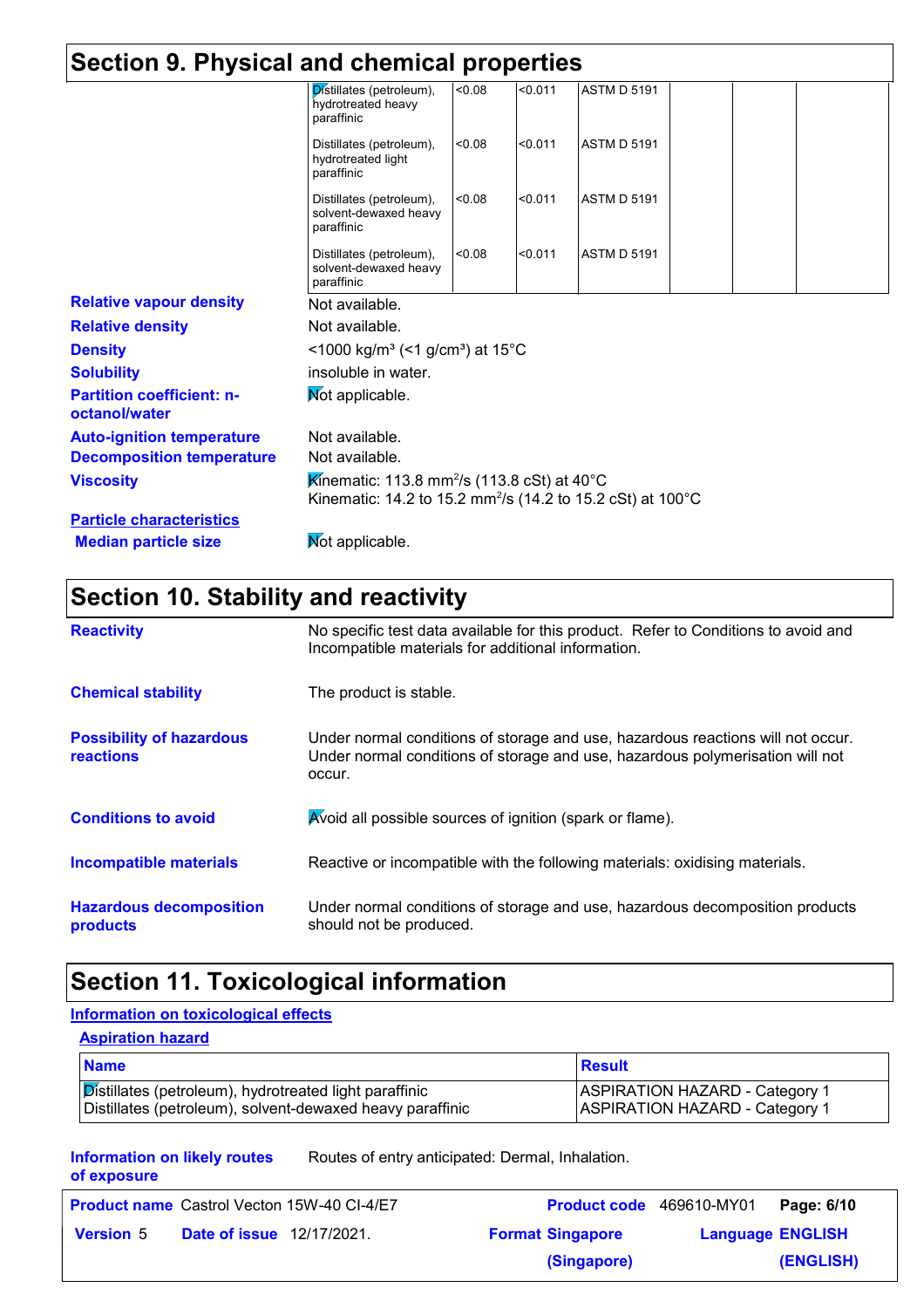# **Section 11. Toxicological information**

| <b>Potential acute health effects</b>   |                                                                                                                                                                                                                                                                                                                                                                                                                    |  |  |  |
|-----------------------------------------|--------------------------------------------------------------------------------------------------------------------------------------------------------------------------------------------------------------------------------------------------------------------------------------------------------------------------------------------------------------------------------------------------------------------|--|--|--|
| <b>Eye contact</b>                      | No known significant effects or critical hazards.                                                                                                                                                                                                                                                                                                                                                                  |  |  |  |
| <b>Inhalation</b>                       | Exposure to decomposition products may cause a health hazard. Serious effects<br>may be delayed following exposure.                                                                                                                                                                                                                                                                                                |  |  |  |
| <b>Skin contact</b>                     | Defatting to the skin. May cause skin dryness and irritation.                                                                                                                                                                                                                                                                                                                                                      |  |  |  |
| <b>Ingestion</b>                        | No known significant effects or critical hazards.                                                                                                                                                                                                                                                                                                                                                                  |  |  |  |
|                                         | Symptoms related to the physical, chemical and toxicological characteristics                                                                                                                                                                                                                                                                                                                                       |  |  |  |
| <b>Eye contact</b>                      | No specific data.                                                                                                                                                                                                                                                                                                                                                                                                  |  |  |  |
| <b>Inhalation</b>                       | No specific data.                                                                                                                                                                                                                                                                                                                                                                                                  |  |  |  |
| <b>Skin contact</b>                     | Adverse symptoms may include the following:<br>irritation<br>dryness<br>cracking                                                                                                                                                                                                                                                                                                                                   |  |  |  |
| <b>Ingestion</b>                        | No specific data.                                                                                                                                                                                                                                                                                                                                                                                                  |  |  |  |
| <b>Eye contact</b>                      | Delayed and immediate effects as well as chronic effects from short and long-term exposure<br>Potential risk of transient stinging or redness if accidental eye contact occurs.                                                                                                                                                                                                                                    |  |  |  |
| <b>Skin contact</b>                     | Prolonged or repeated contact can defat the skin and lead to irritation, cracking and/                                                                                                                                                                                                                                                                                                                             |  |  |  |
|                                         | or dermatitis.                                                                                                                                                                                                                                                                                                                                                                                                     |  |  |  |
| <b>Ingestion</b>                        | Ingestion of large quantities may cause nausea and diarrhoea.                                                                                                                                                                                                                                                                                                                                                      |  |  |  |
| <b>Potential chronic health effects</b> |                                                                                                                                                                                                                                                                                                                                                                                                                    |  |  |  |
| <b>General</b>                          | <b>USED ENGINE OILS</b><br>Combustion products resulting from the operation of internal combustion engines<br>contaminate engine oils during use. Used engine oil may contain hazardous<br>components which have the potential to cause skin cancer. Frequent or prolonged<br>contact with all types and makes of used engine oil must therefore be avoided and a<br>high standard of personal hygiene maintained. |  |  |  |
| <b>Carcinogenicity</b>                  | No known significant effects or critical hazards.                                                                                                                                                                                                                                                                                                                                                                  |  |  |  |
| <b>Mutagenicity</b>                     | No known significant effects or critical hazards.                                                                                                                                                                                                                                                                                                                                                                  |  |  |  |
| <b>Teratogenicity</b>                   | No known significant effects or critical hazards.                                                                                                                                                                                                                                                                                                                                                                  |  |  |  |
| <b>Developmental effects</b>            | No known significant effects or critical hazards.                                                                                                                                                                                                                                                                                                                                                                  |  |  |  |
| <b>Fertility effects</b>                | No known significant effects or critical hazards.                                                                                                                                                                                                                                                                                                                                                                  |  |  |  |
|                                         |                                                                                                                                                                                                                                                                                                                                                                                                                    |  |  |  |

### **Section 12. Ecological information**

#### **Toxicity**

**Environmental effects** No known significant effects or critical hazards.

#### **Persistence/degradability**

Expected to be biodegradable.

#### **Bioaccumulative potential**

This product is not expected to bioaccumulate through food chains in the environment.

#### **Mobility in soil**

**Soil/water partition coefficient (KOC)**

Not available.

**Product name** Castrol Vecton 15W-40 CI-4/E7

**Date of issue** 12/17/2021. **Version** 5 **Format Singapore Language** Castrol Vecton 15W-40 CI-4/E7 **Product code** 469610-MY01 **Page: 7/10** | **Language ENGLISH (ENGLISH) (Singapore)**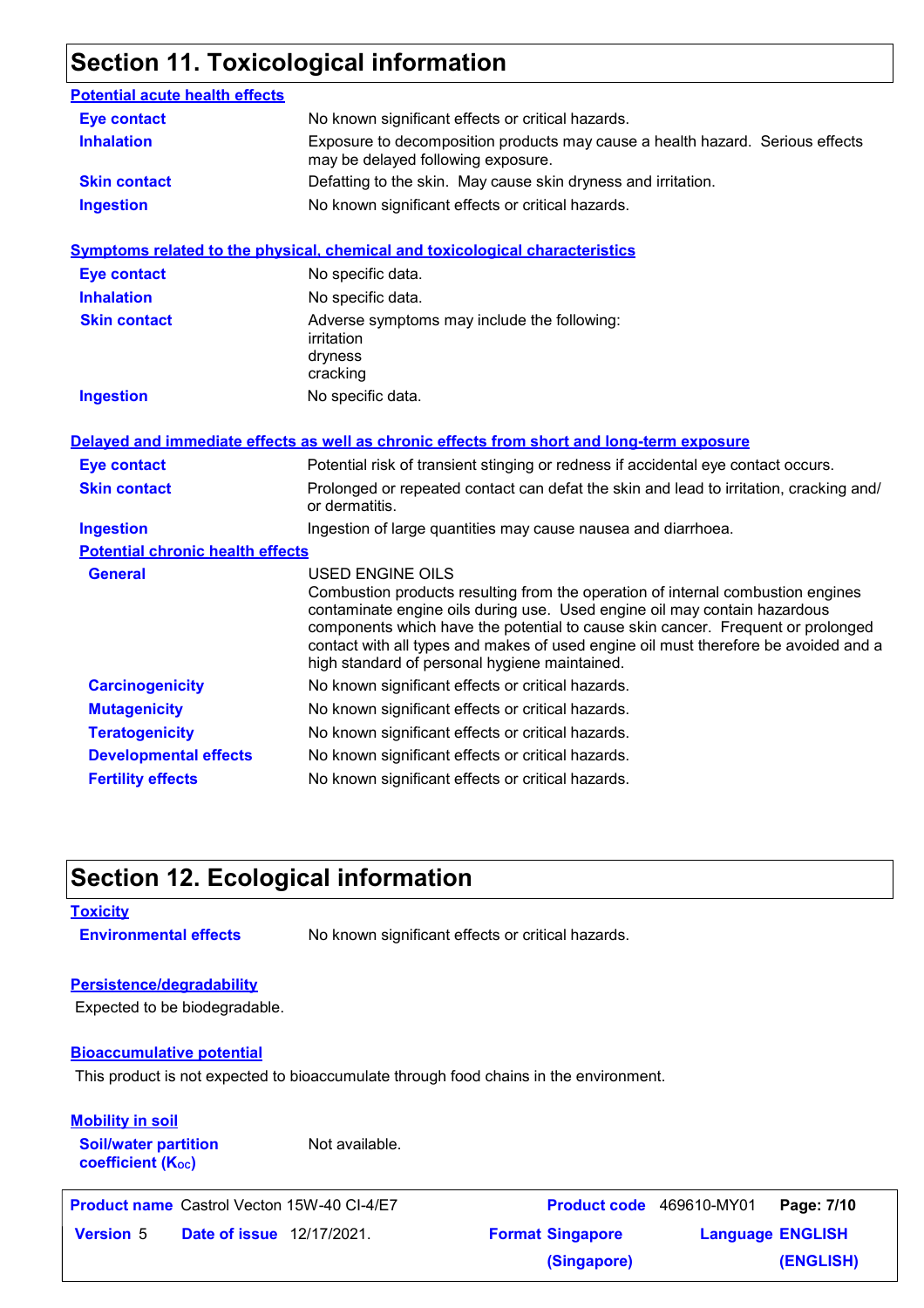### **Section 12. Ecological information**

**Mobility** Spillages may penetrate the soil causing ground water contamination.

**Other ecological information** Spills may form a film on water surfaces causing physical damage to organisms. Oxygen transfer could also be impaired.

### **Section 13. Disposal considerations**

The generation of waste should be avoided or minimised wherever possible. Significant quantities of waste product residues should not be disposed of via the foul sewer but processed in a suitable effluent treatment plant. Dispose of surplus and non-recyclable products via a licensed waste disposal contractor. Disposal of this product, solutions and any by-products should at all times comply with the requirements of environmental protection and waste disposal legislation and any regional local authority requirements. Waste packaging should be recycled. Incineration or landfill should only be considered when recycling is not feasible. This material and its container must be disposed of in a safe way. Empty containers or liners may retain some product residues. Avoid dispersal of spilt material and runoff and contact with soil, waterways, drains and sewers. **Disposal methods**

### **Section 14. Transport information**

|                                      | <b>ADR/RID</b> | <b>ADN</b>               | <b>IMDG</b>    | <b>IATA/ICAO</b> |
|--------------------------------------|----------------|--------------------------|----------------|------------------|
| <b>UN number</b>                     | Not regulated. | Not regulated.           | Not regulated. | Not regulated.   |
| <b>UN proper</b><br>shipping name    | $\equiv$       | $\overline{\phantom{0}}$ |                |                  |
| <b>Transport</b><br>hazard class(es) |                | $\overline{\phantom{0}}$ |                |                  |
| <b>Packing group</b>                 | $\blacksquare$ | $\blacksquare$           |                |                  |
| <b>Environmental</b><br>hazards      | No.            | No.                      | No.            | No.              |
| <b>Additional</b><br>information     | $\blacksquare$ |                          |                |                  |

**Special precautions for user** Not available.

### **Section 15. Regulatory information**

#### **International regulations**

**Chemical Weapon Convention List Schedules I, II & III Chemicals** Not listed.

#### **Montreal Protocol**

Not listed.

**Stockholm Convention on Persistent Organic Pollutants**

Not listed.

**Rotterdam Convention on Prior Informed Consent (PIC)**

**Product name** Castrol Vecton 15W-40 CI-4/E7

**Date of issue** 12/17/2021. **Version** 5 **Format Singapore Language** Castrol Vecton 15W-40 CI-4/E7 **Product code** 469610-MY01 **Page: 8/10** | **Language ENGLISH (ENGLISH) (Singapore)**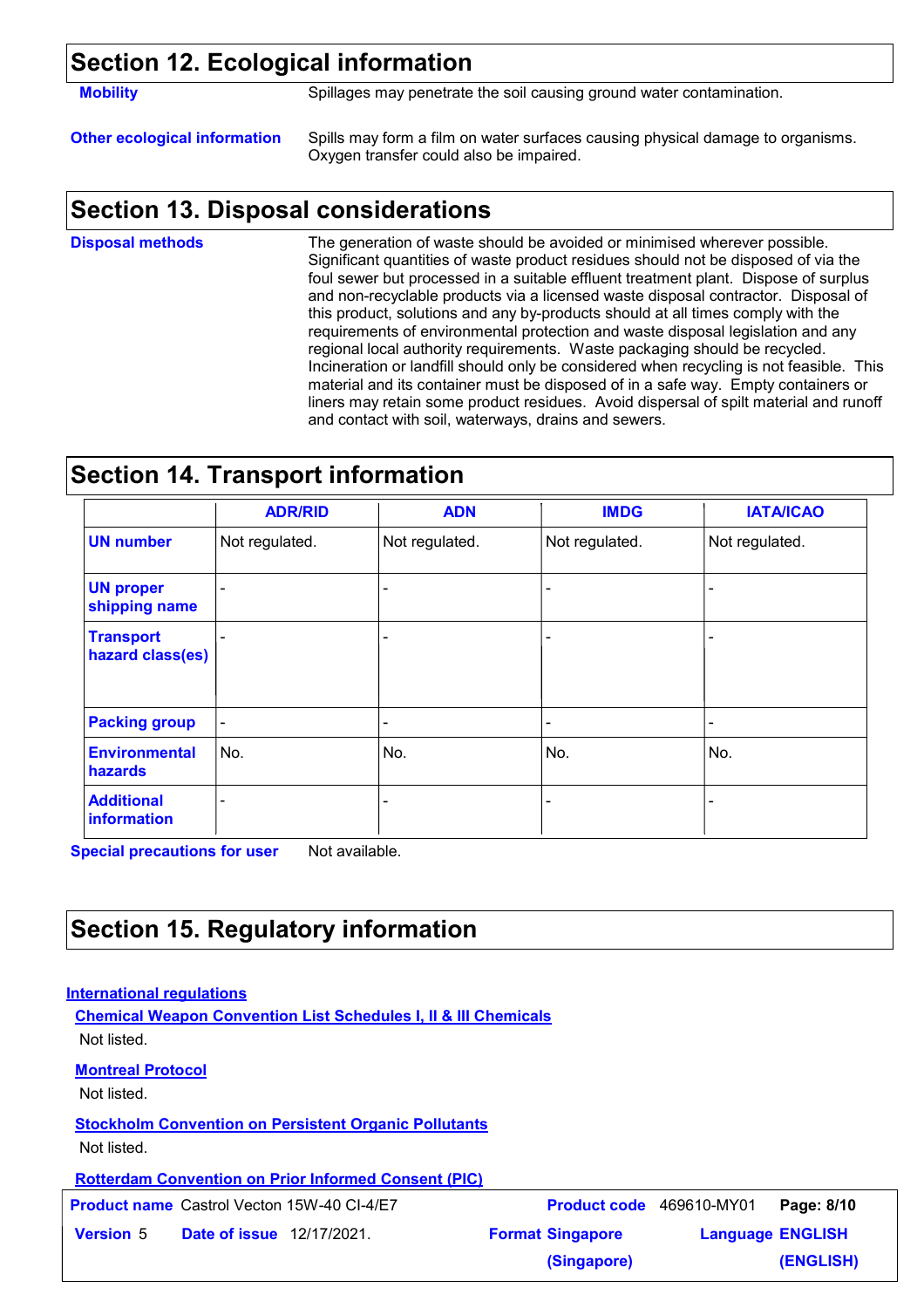# **Section 15. Regulatory information**

Not listed.

#### **UNECE Aarhus Protocol on POPs and Heavy Metals**

Not listed.

| <b>Safety, health and</b><br>environmental regulations<br>specific for the product | No known specific national and/or regional regulations applicable to this product<br>(including its ingredients). |
|------------------------------------------------------------------------------------|-------------------------------------------------------------------------------------------------------------------|
| <b>Regulation according to other foreign laws</b>                                  |                                                                                                                   |
| <b>REACH Status</b>                                                                | For the REACH status of this product please consult your company contact, as<br>identified in Section 1.          |
| <b>United States inventory</b><br>(TSCA 8b)                                        | At least one component is not listed and at least one component is inactive.                                      |
| <b>Australia inventory (AIIC)</b>                                                  | At least one component is not listed.                                                                             |
| <b>Canada inventory</b>                                                            | At least one component is not listed.                                                                             |
| <b>China inventory (IECSC)</b>                                                     | At least one component is not listed.                                                                             |
| <b>Japan inventory (CSCL)</b>                                                      | At least one component is not listed.                                                                             |
| <b>Korea inventory (KECI)</b>                                                      | At least one component is not listed.                                                                             |
| <b>Philippines inventory</b><br>(PICCS)                                            | At least one component is not listed.                                                                             |
| <b>Taiwan Chemical</b><br><b>Substances Inventory</b><br>(TCSI)                    | At least one component is not listed.                                                                             |

# **Section 16. Other information**

| <b>History</b>                    |                                                                                                                                                                                                                                                                                                                                                                                                                                                                                                                                                                                                                                                                                                                                                                                                                                                                                                                                                                                                                                                                              |
|-----------------------------------|------------------------------------------------------------------------------------------------------------------------------------------------------------------------------------------------------------------------------------------------------------------------------------------------------------------------------------------------------------------------------------------------------------------------------------------------------------------------------------------------------------------------------------------------------------------------------------------------------------------------------------------------------------------------------------------------------------------------------------------------------------------------------------------------------------------------------------------------------------------------------------------------------------------------------------------------------------------------------------------------------------------------------------------------------------------------------|
| Date of issue/Date of<br>revision | 2021 December 17                                                                                                                                                                                                                                                                                                                                                                                                                                                                                                                                                                                                                                                                                                                                                                                                                                                                                                                                                                                                                                                             |
| Date of previous issue            | 2021 May 13                                                                                                                                                                                                                                                                                                                                                                                                                                                                                                                                                                                                                                                                                                                                                                                                                                                                                                                                                                                                                                                                  |
| <b>Version</b>                    | 5                                                                                                                                                                                                                                                                                                                                                                                                                                                                                                                                                                                                                                                                                                                                                                                                                                                                                                                                                                                                                                                                            |
| <b>Prepared by</b>                | <b>Product Stewardship</b>                                                                                                                                                                                                                                                                                                                                                                                                                                                                                                                                                                                                                                                                                                                                                                                                                                                                                                                                                                                                                                                   |
| <b>Key to abbreviations</b>       | ACGIH = American Conference of Industrial Hygienists<br>CAS Number = Chemical Abstracts Service Registry Number<br>GHS = Global Harmonised System<br>IATA = International Air Transport Association, the organisation<br>IMDG = International Maritime Organization Rules, rules governing shipment of<br>goods by water.<br>OEL = Occupational Exposure Limit<br>REACH = Registration, Evaluation, Authorisation and Restriction of Chemicals<br>Regulation [Regulation (EC) No. 1907/2006]<br>SDS = Safety Data Sheet<br>STEL = Short term exposure limit<br>TWA = Time weighted average<br>UN Number = United Nations Number, a four digit number assigned by the United<br>Nations Committee of Experts on the Transport of Dangerous Goods.<br>Varies = may contain one or more of the following 64741-88-4, 64741-89-5,<br>64741-95-3, 64741-96-4, 64742-01-4, 64742-44-5, 64742-45-6, 64742-52-5,<br>64742-53-6, 64742-54-7, 64742-55-8, 64742-56-9, 64742-57-0, 64742-58-1,<br>64742-62-7, 64742-63-8, 64742-65-0, 64742-70-7, 72623-85-9, 72623-86-0,<br>72623-87-1 |

**Notice to reader Indicates information that has changed from previously issued version.**

|                  |                                  | <b>Product name</b> Castrol Vecton 15W-40 CI-4/E7 | Product code 469610-MY01 |                         | Page: 9/10 |
|------------------|----------------------------------|---------------------------------------------------|--------------------------|-------------------------|------------|
| <b>Version 5</b> | <b>Date of issue</b> 12/17/2021. |                                                   | <b>Format Singapore</b>  | <b>Language ENGLISH</b> |            |
|                  |                                  |                                                   | (Singapore)              | (ENGLISH)               |            |